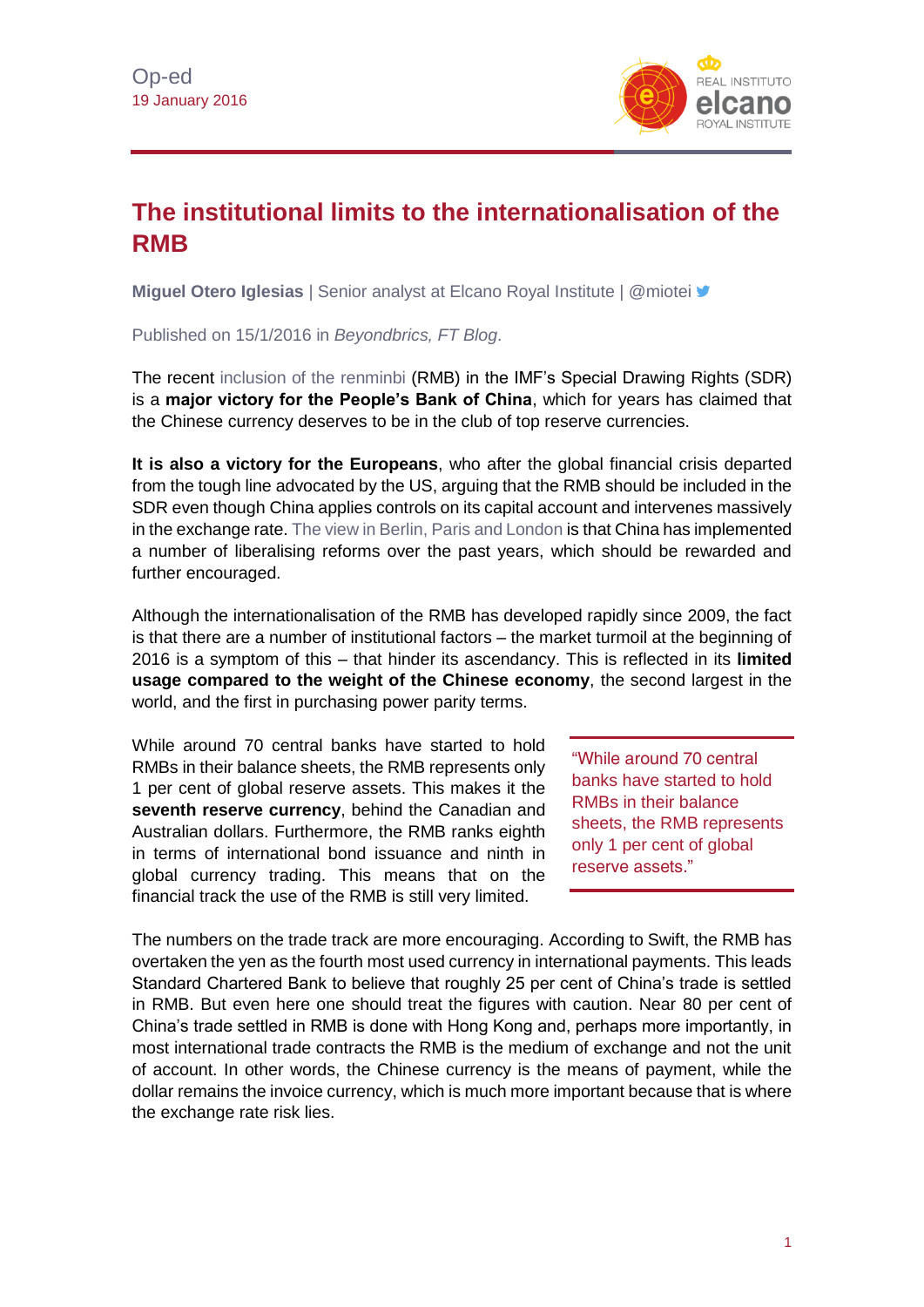**What explains this limited use of the RMB?** There are three factors that determine the successful internationalisation of a currency: 1) confidence in the economic and political system; 2) well-developed and open financial markets; and 3) broad transactional networks.

There is no doubt that China excels in the third one. **It has eclipsed the US as the world's largest trading nation**. Its immense gravitational pull is especially to be seen in East Asia. As a consequence, the Chinese currency has replaced the US dollar as the main anchor currency for a number of central banks in the region.

However, in the other two factors, China underperforms. Because of its state-led capitalism, based on financial repression, in which state-owned banks provide mainly credit to state-owned enterprises (SOEs), **its financial markets are still underdeveloped**. Bank credit to the private sector is equal to 128 per cent of GDP. In the US it is only 48 per cent. The Chinese bond market, by contrast, is the equivalent of 41 per cent of GDP, while in the US it is 243 per cent. The same can be said about the stock market, which in the US represents 118 per cent of GDP, and only 44 per cent in China.

The immaturity of the [Chinese stock market](http://www.realinstitutoelcano.org/wps/portal/web/rielcano_en/contenido?WCM_GLOBAL_CONTEXT=/elcano/elcano_in/zonas_in/ari42-2015-garciaherrero-stock-market-collapse-exchange-rate-depreciation-what-next-china) can be observed in its volatility, which reached unprecedented levels in the first trading sessions of 2016. The average annual turnover of share ownership is 293 per cent, compared with 188 per cent in the US; if we exclude the non-tradable shares of many SOEs the turnover

"The immaturity of the Chinese stock market can be observed in its volatility."

reaches 341 per cent. The general perception is that the Chinese stock market [is a huge](http://www.realinstitutoelcano.org/wps/portal/web/rielcano_es/contenido?WCM_GLOBAL_CONTEXT=/elcano/elcano_es/zonas_es/oteroiglesias-casino-bolsa-china-salvese-quien-pueda)  [casino,](http://www.realinstitutoelcano.org/wps/portal/web/rielcano_es/contenido?WCM_GLOBAL_CONTEXT=/elcano/elcano_es/zonas_es/oteroiglesias-casino-bolsa-china-salvese-quien-pueda) where insider trading is rampant.

This leads to the first and perhaps most important factor: **confidence**. For a currency to be highly internationalised**,** the issuing country must not only have a credible central bank and deep, broad and liquid financial markets, in which securities can be bought and sold with low transaction costs, which necessarily implies an open capital account and full convertibility. It must also have **a stable and transparent political and legal framework**.

China does not fulfil these requirements (rule by law is not the same as rule of law) and as long as this is the case, **the use of the RMB as a reserve currency will be limited**. Over the past 200 years the main reserve currencies have been issued by economies that have liberal features. This is valid for the United Kingdom, the US and the eurozone, which currently issues the second most used currency.

While the global financial crisis has undermined confidence in unfettered financial markets, most international investors remain liberal-minded and this means that the Chinese Communist Party (CCP) will need to institutionally [transform the role of the state](http://www.realinstitutoelcano.org/wps/portal/web/rielcano_en/contenido?WCM_GLOBAL_CONTEXT=/elcano/elcano_in/zonas_in/ari592014-oteroiglesias-is-china-rebalancing-yes-but-with-chinese-characteristics) from the main actor to the main regulator of the financial systeEm if its wants to internationalize further the RMB.